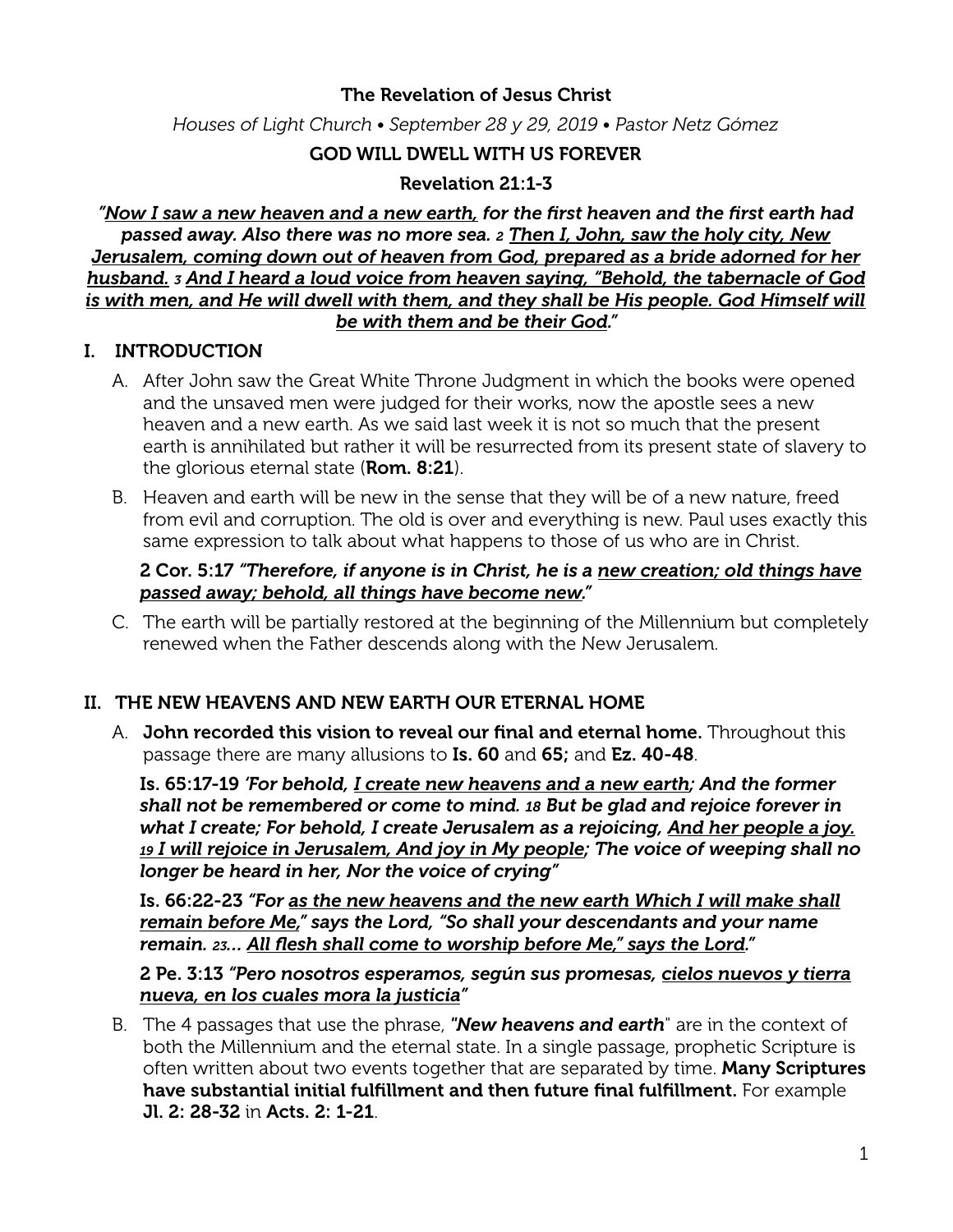- C. John distinguished these two aspects of the events of the future and applied the term *"new heaven and new earth"* to the eternal state after the Millennium. Isaiah's vision of the future was more general, while John's was more specific. Similarly, Old Testament prophets spoke of the coming of the Messiah, but did not distinguish the first coming from the second coming. The subsequent revelation clarified that there would be two coming. This is in harmony with the way God has revealed many things in His Word: first in general, then more specifically. For example Is 61:1-2 and Lk. 4:18.
- D. The grace manifested on the New Earth begins with an expression during the Millennium in which *there will be substantial but not total justice*. Justice on earth during the Millennium *focuses on the quality of Jesus' government* much more than its expression in people's hearts. However, justice has its highest expression on the New Earth when the government of Jesus and the hearts of the people are in full agreement.

1 Cor. 15:24 y 28 *"hen comes the end, when He [Jesus] delivers the kingdom to God the Father, when He puts an end to all rule and all authority and power.… 28 Now when all things are made subject to Him, then the Son Himself will also be subject to Him [The Father] who put all things under Him, that God may be all in all."* 

# III. THE NEW JERUSALEM

## Rev. 21:2 *"Then I, John, saw the holy city, New Jerusalem, coming down out of heaven from God, prepared as a bride adorned for her husband."*

- A. In the same vision, John then saw the holy *"city descend from the sky of God"* (Rev. 21:10; 3:12; Heb. 11: 13-16). This city is uniquely *"holy,"* in contrast to the ancient Jerusalem (Rev. 11:8; Is. 52:1) in which no lie will be told, evil will never be spoken, a gloomy business will not even be discussed, an unclean image will not be seen, nor will it be corrupted but life of God will always be manifest.
- **B.** As the earthly Jerusalem will be the capital of Jesus Christ during the Millennium, the *"New Jerusalem"* will be His capital after the Millennium. In the simile bridegroom-husband, the city is like an ornate bride, and Christ the husband (Rev. 21:9-10; Rev 3:12) Obviously, some symbolism is present in the descriptions of the New Jerusalem.
- C. Although it is a real literal city, Her glory will far exceed the language that John uses to portray it. John's language is an attempt to describe what is indescribable. The use of the figure *"as a bride adorned for her husband"* should not lead us to conclude that the New Jerusalem is identical to the church; Here *"the city"* is compared to a bride which basically describes Her preparation and dignity. This city, rather, encompasses the two previous brides of Christ: Israel and the church that will actually be His only wife forever. The city constitutes at the same time the corporate identity of those who reside there. Like Babylon, it is a real city, but it also represents the people who live there.
- **D.** The "city" contains people, but it is not another name or a reference for those people. This should be clear because: (1) the city is like a bride, so it cannot be the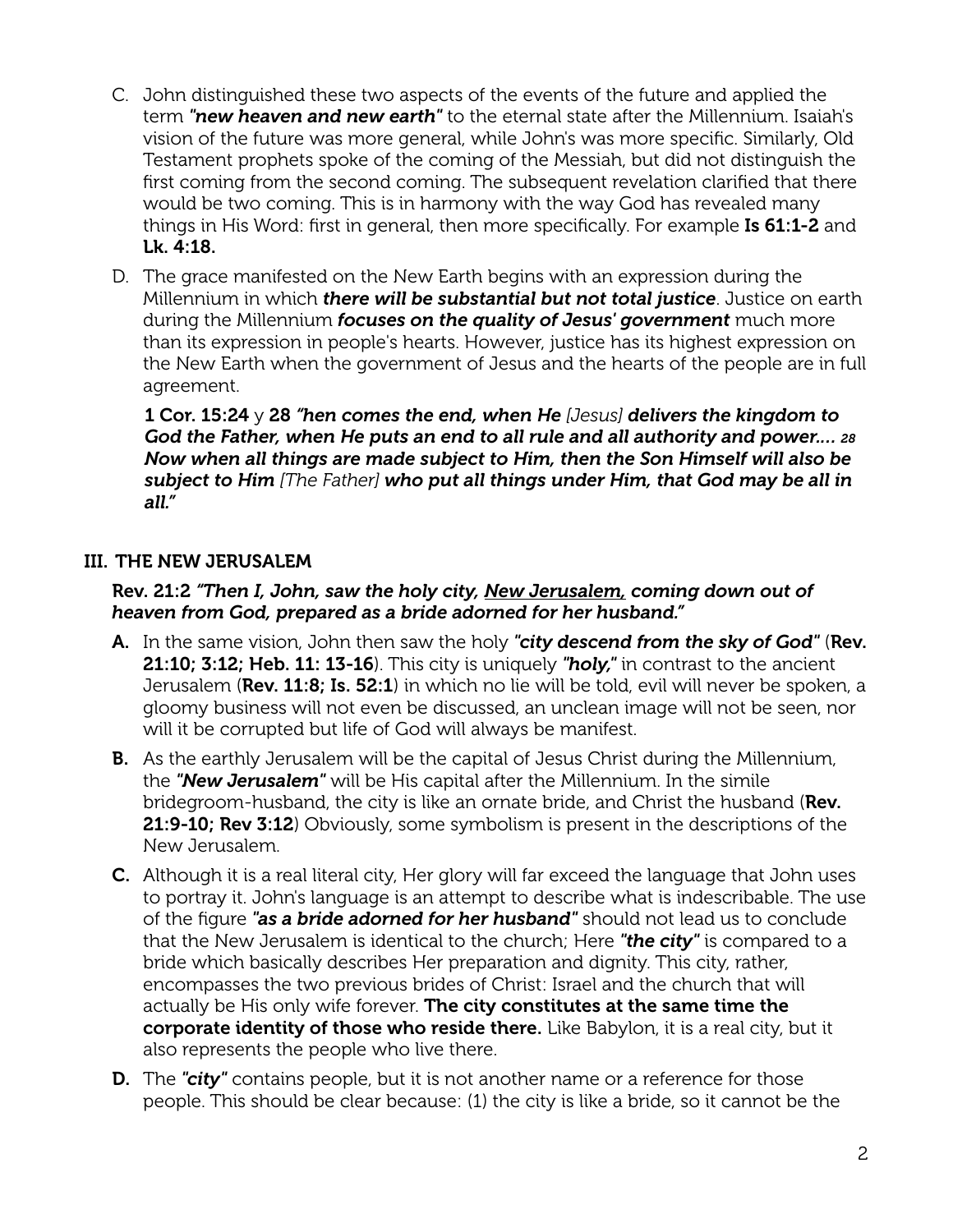bride,  $(2)$  v.7 says that the saints inherit the city, so they cannot be the city, and  $(3)$ the city is described as a place where the saints live (Rev. 21: 24-26).

**E.** The book of Revelation as a whole can be characterized as the history of two cities, with the subtitle: The harlot and the bride "The *"New Jerusalem"* and the *"new heaven and the new earth"* are two diferent figures that describe the eternal abode of believers which will be a completely new creation of God that John saw in his visions: first as a new earth and then as a new city.

# IV. HEAVEN ON EARTH

A. The centerpiece of God's eternal purpose is for Jesus to return to establish the dominion of His Kingdom over all the earth while uniting the heavenly and earthly kingdoms.

Eph. 1:9-10 *"having made known to us the mystery [hidden plan] of His will, according to His good pleasure which He purposed in Himself, 10 that in the dispensation [at the right time] of the fullness of the times He might gather together in one all things in Christ, both which are in heaven and which are on earth—in Him."*

- **B.** Heaven speaks of the supernatural kingdom where God's presence is openly manifested. The earth speaks of the physical kingdom as the place where the natural process, human emotion and physical sensation reach their maximum expression.
- C. God's purpose has always been to live together with His people *face to face on this*  **earth**. This is the most difficult maximum reality but that God determined to achieve through Christ. The dilemma is that God cannot violate His fiery holiness and yet will not violate man's free will. Therefore, He had to establish a process of salvation that created the context for Him to dwell face to face with humans. God can only live on earth after nations live in total obedience to Him. There are many implications for this great reality of God completely removing "the veil" that separates us from Him.

# Rev 21:3 *"And I heard a loud voice from heaven saying, "Behold, the tabernacle of God is with men, and He will dwell with them, and they shall be His people. God Himself will be with them and be their God."*

- **D.** During the last 20 times in his vision, John heard "a strong voice" that meant the importance of the proclamation that followed. *"Behold"* further highlights its importance. This voice announced that the *"tabernacle of God,"* evidently the whole *New Jerusalem*, was now *"among men."* Finally, the relationship between God and humanity, which God has always wanted people to enjoy, will be a reality (Rev. 7:15-17; Gen. 3:8; 17:7; Ex. 6:7-8; 29:45; Lev 26:11-12; Num. 15:41; Deut. 29:13; 2 Sam. 7:24; Jer. 7:23; 11:4; 30:22; 31:1 and 33; 32:38; Ez. 34:24; 36:28; 37:23, 27; Zac. 2:10; 8:8; 2 Cor. 6:16). God will dwell among His clean people, and they will experience intimate fellowship with Him. This is the supreme blessing of the New Jerusalem (Ez. 48:35).
- E. This fellowship existed, to some extent, when God walked with Adam and Eve in the Garden of Eden, and when He lived among the Israelites in the tabernacle and later in the temple, hence the reference to the *"tabernacle"* (Rev. 13:6; 15:5). It also occurred partially when Jesus Christ came and "dwelt" among people (John 1:14). It